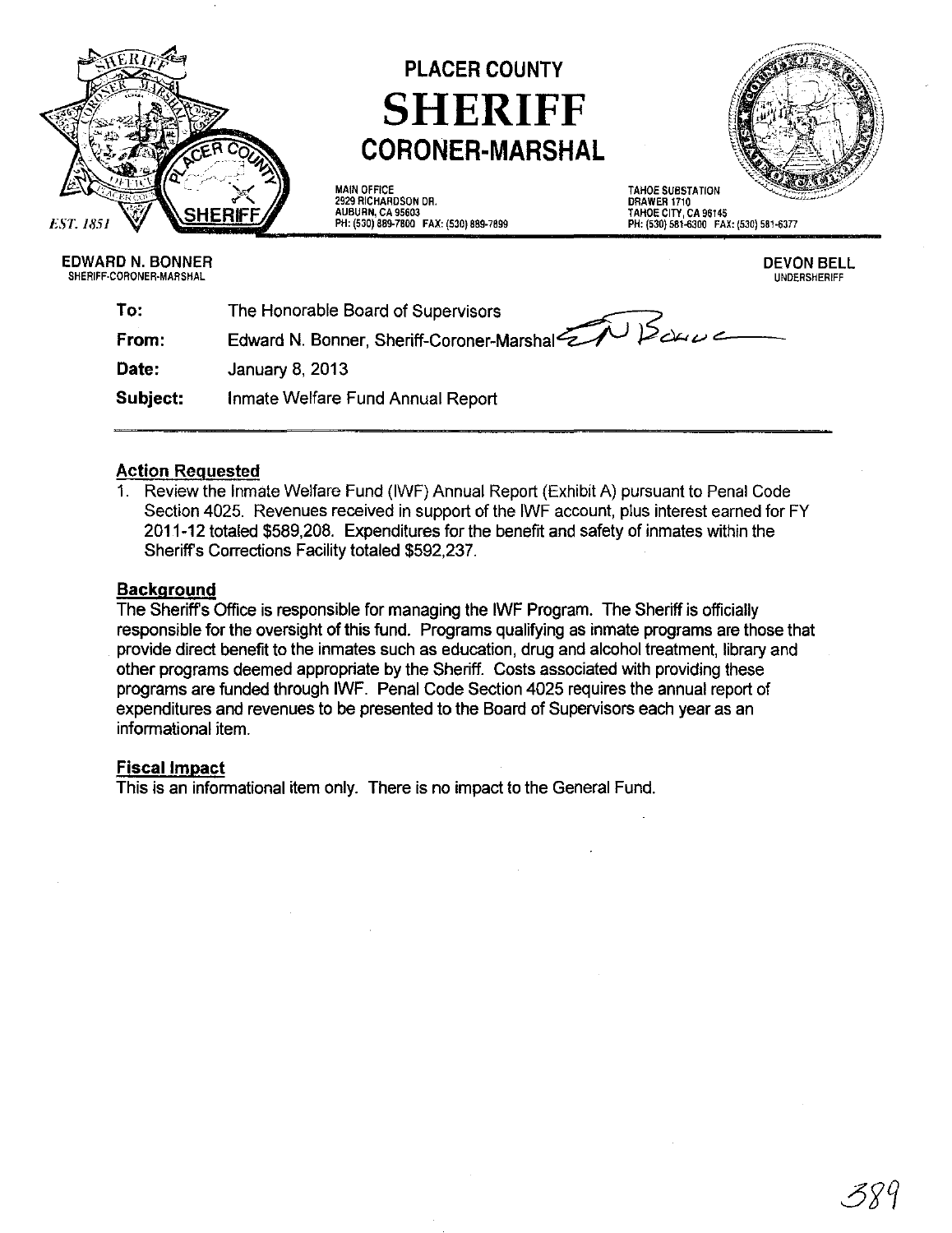# Exhibit A

## Placer County Sheriff Inmate Welfare Fund Annual Report

Statement of Revenues, Expenditures, and changes in Fund Balance Fiscal Year ending June 30,2012

 $\bar{z}$ 

| Fund Balance as of June 30, 2012            | S  | (572.87)     |
|---------------------------------------------|----|--------------|
| Fund Balance as of July 1, 2011             |    | 2,456.45     |
| <b>Excess of Revenues over Expenditures</b> |    | (3,029.32)   |
| <b>Expenditure Total</b>                    |    | (592,236.86) |
| <b>Revenue Total</b>                        | \$ | 589,207.54   |

34 O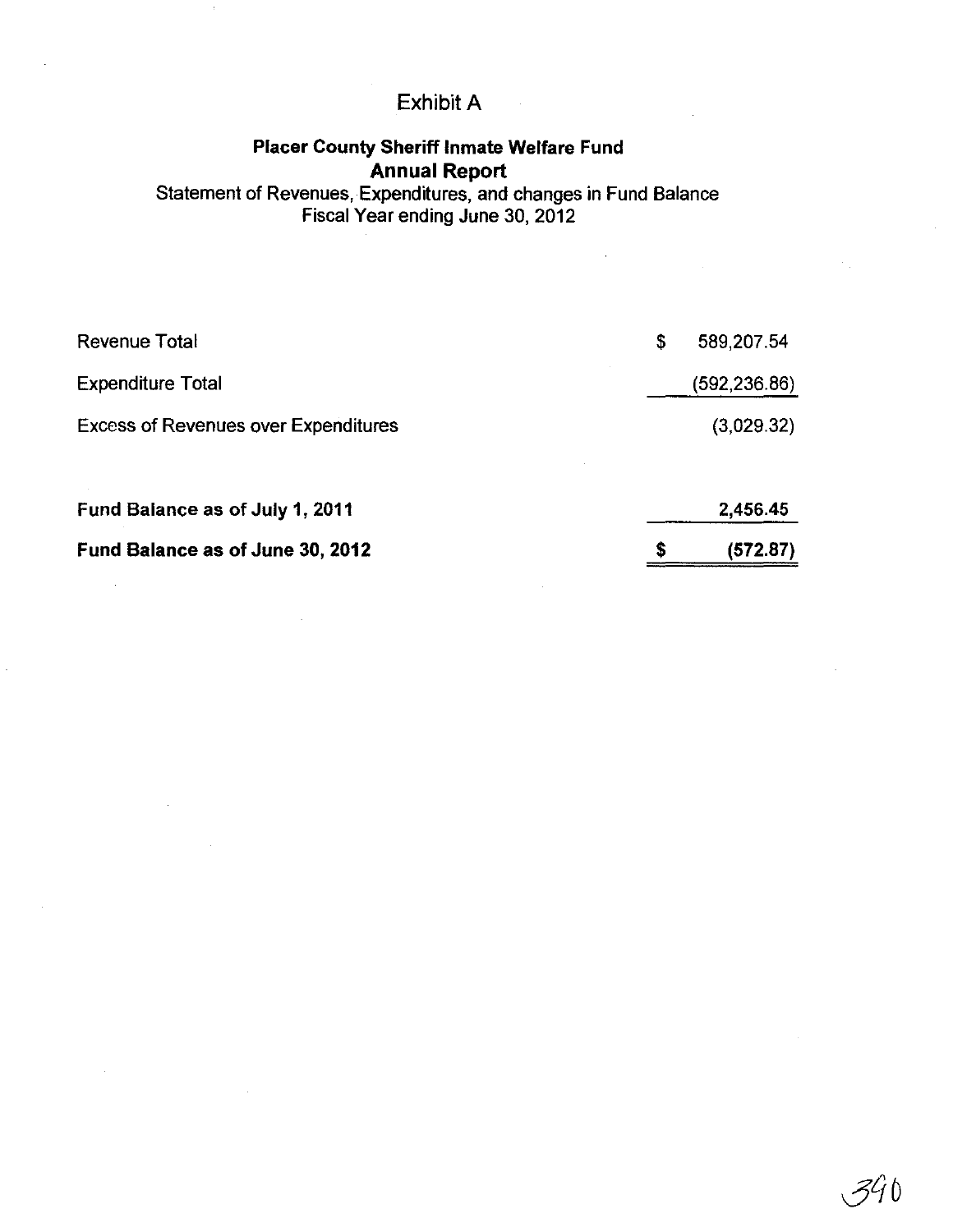### **Placer County Sheriff Inmate Welfare Fund**

 $\mathbf{u}$ 

Statement of Revenues, Expenditures, and changes in Fund Balance Fiscal Year ending June 30,2012

| <b>Revenues</b>                                                                             |                    |                      |
|---------------------------------------------------------------------------------------------|--------------------|----------------------|
| Interest                                                                                    |                    | \$<br>551.88         |
| <b>Communication Svcs-Telephone</b>                                                         |                    | 240,997.14           |
| <b>Food Service Sales</b>                                                                   |                    | 310,093.61           |
| <b>Miscellaneous Revenues:</b>                                                              |                    |                      |
| Reimbursement inmate expense                                                                |                    | 649.16               |
| Program Income:                                                                             |                    |                      |
| Partnership for Safe America/Jail Sign Program                                              |                    | 36,915.75            |
| <b>Total Revenues</b>                                                                       |                    | \$<br>589,207.54     |
| <b>Expenditures</b><br><b>Clothes &amp; Personal Supplies:</b>                              |                    | 25,651.00            |
| <b>Commissary Purchases</b>                                                                 |                    | 148,140.22           |
| <b>Household Expense:</b>                                                                   |                    | 6,085.53             |
| Vocational construction supplies-jail work projects                                         |                    | 1,639.51             |
| Membership/Dues                                                                             |                    | 52.00                |
| Other Supplies/Inmate Welfare Staff                                                         |                    | 2,386.58             |
| Printing expenses-Inmate services<br>Inmate Transportation<br><b>Legal Services-Inmates</b> |                    | 6,148.53<br>1,592.20 |
| <b>Legal Research-Inmates</b><br>Law Library                                                | 34.00<br>31,795.44 |                      |
| Legal Services-Inmates subtotal:                                                            |                    | 31,829.44            |
| <b>Inmate Education</b>                                                                     |                    | 59,719.95            |
| <b>Chaplaincy Services and Supplies</b>                                                     |                    | 12,553.90            |
| <b>Recreational Activities/Games</b>                                                        |                    | 3,517.00             |
| <b>Sewing Machines/Supplies-Inmates</b>                                                     |                    | 3,319.98             |
| <b>Quarterly Sales Tax Expenses</b>                                                         |                    | 777.69               |

 $\label{eq:2.1} \frac{1}{\sqrt{2\pi}}\left(\frac{1}{\sqrt{2\pi}}\right)^{1/2}\frac{1}{\sqrt{2\pi}}\,.$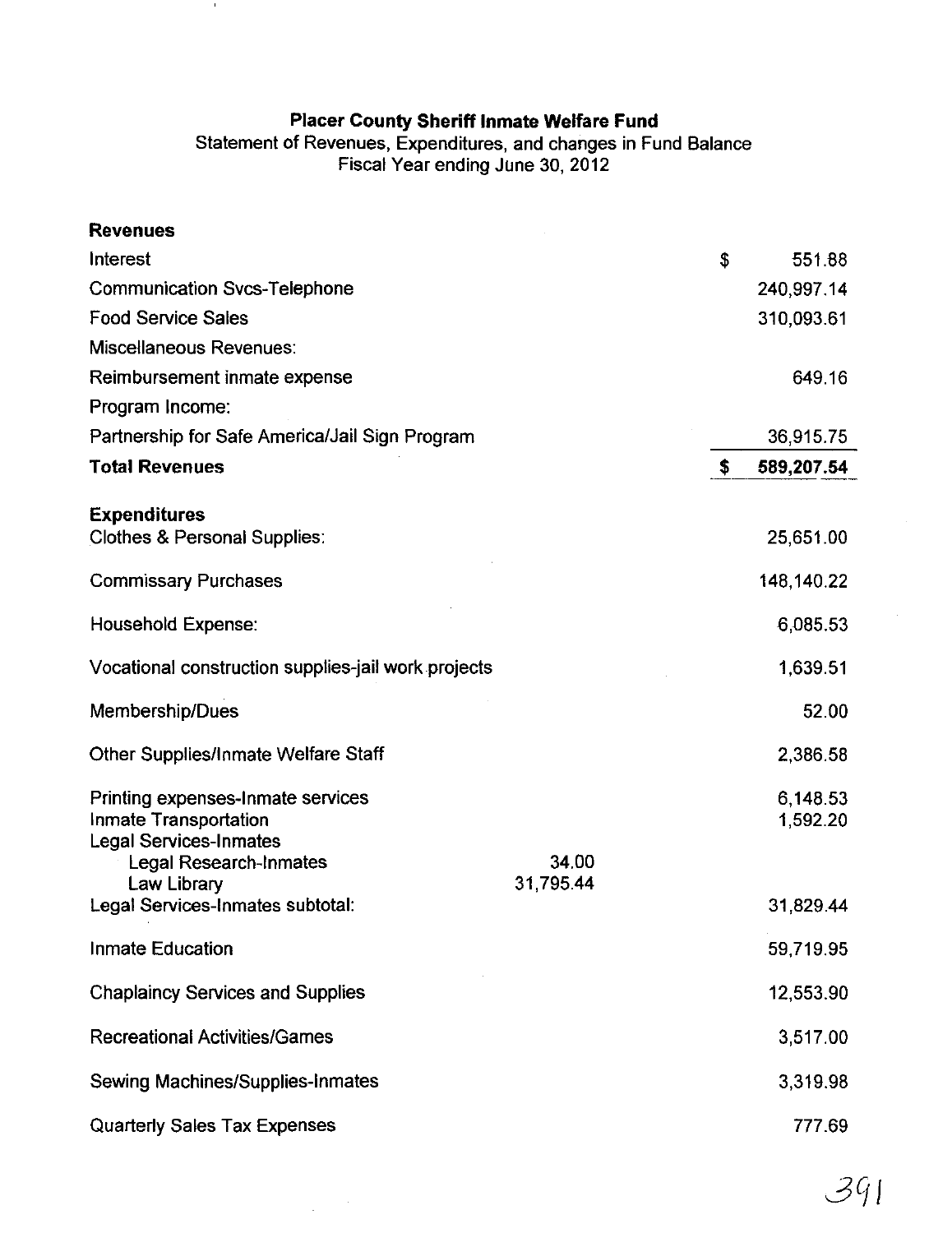| Labor Cost-Supplies for Inmate Welfare Staff<br><b>IWF Vehicle Expense</b> |                      |     | 263,028.99 |
|----------------------------------------------------------------------------|----------------------|-----|------------|
| <b>Fuels &amp; Lubricants</b><br><b>Vehicle Lease Expenses</b>             | 1,092.49<br>6,335.88 |     |            |
| <b>IWF Vehicle Expense subtotal:</b>                                       |                      |     | 7,428.37   |
| <b>PG&amp;E Refund</b>                                                     |                      |     | 163.13     |
| <b>Welfare Draw</b>                                                        |                      |     | 1,092.30   |
| <b>Voucher Check</b>                                                       |                      |     | 1,083.42   |
| Indigent Kits                                                              |                      |     | 16,027.12  |
| <b>Total Expenditures</b>                                                  |                      | -\$ | 592,236.86 |
| <b>Excess of Revenues over Expenditures</b>                                |                      | \$  | (3,029.32) |

 $\sim 10^7$ 

 $\hat{\mathcal{A}}$ 

 $\label{eq:2.1} \frac{1}{\sqrt{2}}\left(\frac{1}{\sqrt{2}}\right)^{2} \left(\frac{1}{\sqrt{2}}\right)^{2} \left(\frac{1}{\sqrt{2}}\right)^{2} \left(\frac{1}{\sqrt{2}}\right)^{2} \left(\frac{1}{\sqrt{2}}\right)^{2} \left(\frac{1}{\sqrt{2}}\right)^{2} \left(\frac{1}{\sqrt{2}}\right)^{2} \left(\frac{1}{\sqrt{2}}\right)^{2} \left(\frac{1}{\sqrt{2}}\right)^{2} \left(\frac{1}{\sqrt{2}}\right)^{2} \left(\frac{1}{\sqrt{2}}\right)^{2} \left(\$ 

 $\sim 400$ 

 $\sim 10^{-1}$ 

 $342$ 

 $\mathcal{F}_{\rm{int}}$  .

 $\sim$